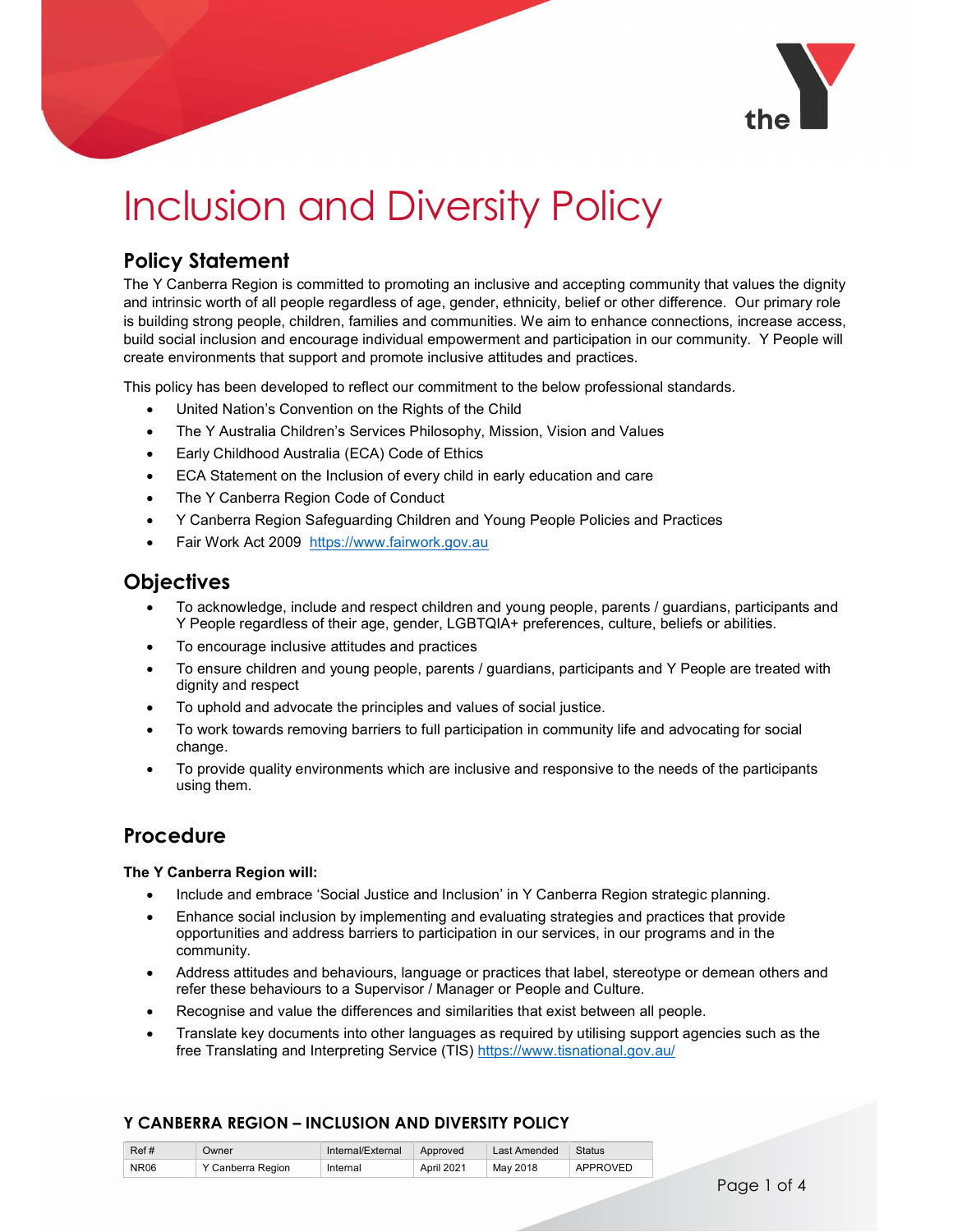

- Provide flexible payment options for participants experiencing temporary financial hardship demonstrating respect and awareness of their situation and maintain inclusion in the service.
- Promote positive attitudes towards social justice and diversity including
	- a. Aboriginal, Torres Strait and South Sea Islander backgrounds
		- b. Participants from culturally and linguistically diverse backgrounds
		- c. Participants who may be socially isolated or vulnerable
		- d. Participants with diverse abilities
		- e. Gender and LGBTQIA+ Preferences
- Where possible provide access to buildings and facilities to accommodate and enable participants of all strengths and abilities.
- Provide opportunities for employees to develop their cultural competence, build strong community partnerships and develop their cultural knowledge.
- Engage in the planning and implementation of the Y Canberra Region Reconciliation Action Plan (RAP) to drive our contribution to the reconciliation movement and foster a higher level of knowledge and pride in Aboriginal and Torres Strait Islander history, culture and contribution.
- Acknowledge if the needs of any participant cannot be adequately met, we will endeavour to direct them to a service provider in the community who are able to meet their needs.

#### Y People will:

- Respect the rights and diversity of each child, young person and participant.
- Acknowledge our differences and use this as a positive aspect of who we are and provide opportunity for mutual learning.

The Y Australia values the individual worth, uniqueness and diversity of all people. We seek to remove barriers to participation in programs and activities that will enable all people to meet their full potential, and experience meaningful involvement in The Y Movement and the community, according to the Mission statement and values The Y Australia. Our commitment to social inclusion will be achieved by our Member Associations through:

- Striving to remove any barriers to full participation in community life These barriers may be social, economic, attitudinal, cultural, geographic or political.
- Supporting and fostering active citizenship in particular we are committed to fostering a spirit of volunteering and local governance
- Enhancing people's rights, access and opportunities The principles of Access and Inclusion are an important element of Social Inclusion.
- Advocating for the rights of all people in our communities The YMCA is uniquely placed to use its relationships to influence decision makers on behalf of those less able to express their views and need

#### YMCA Australia Commitment to Social Inclusion Statement

- View participants as capable and competent with many diverse strengths and abilities which contribute to their learning.
- Support participants to extend their knowledge and understanding of diversity by being positive role models.
- Provide access to specialised equipment and resources to support individual and diverse requirements.
- Provide access to appropriate Inclusion Support and NDIS Services as required.
- Provide all participants with opportunities and experiences to develop meaningful social relationships and lifelong skills.

| Ref#        | Owner             | Internal/External | Approved   | Last Amended | Status   |
|-------------|-------------------|-------------------|------------|--------------|----------|
| <b>NR06</b> | Y Canberra Region | Internal          | April 2021 | May 2018     | APPROVED |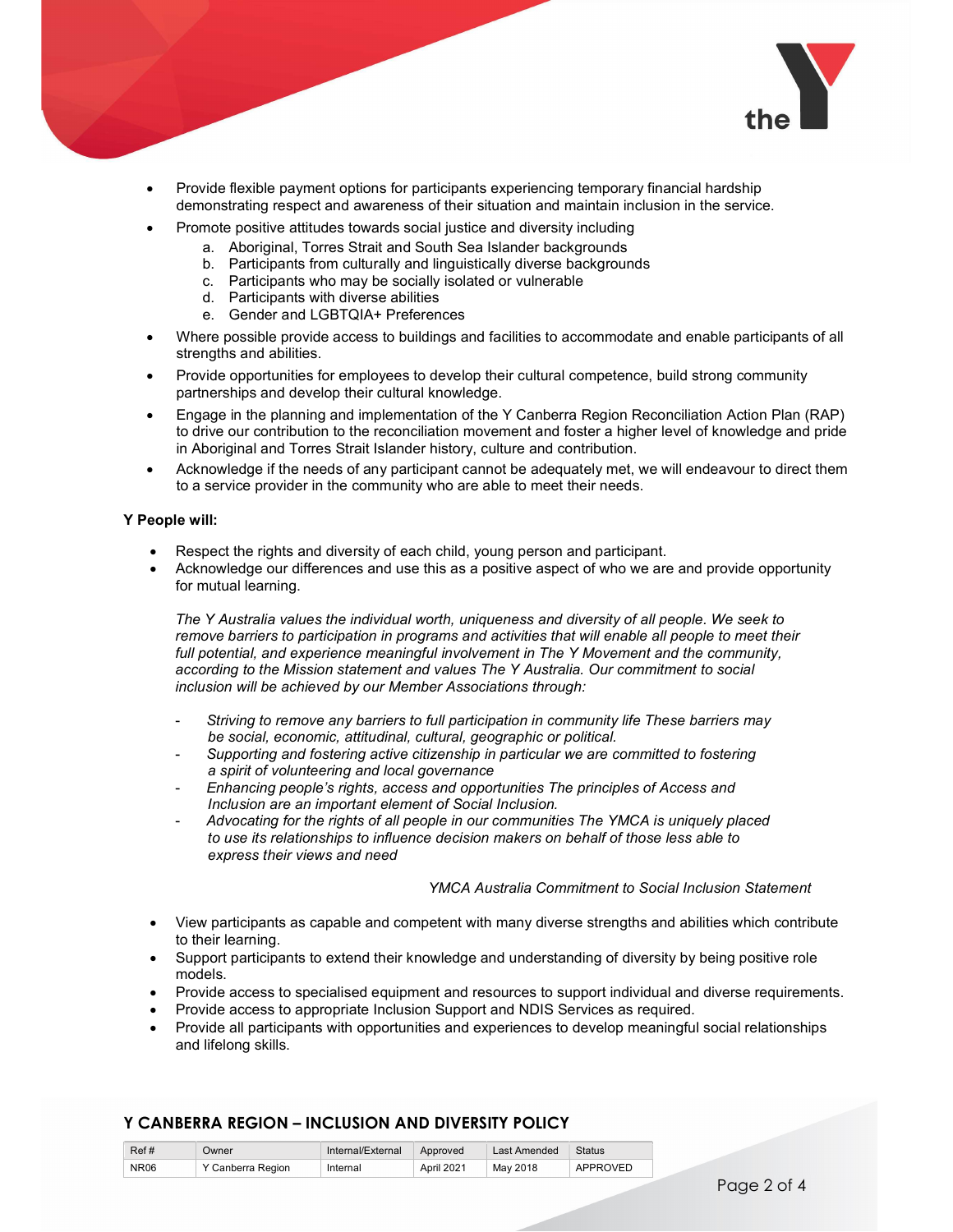

- Promote environments where people are treated and respected regardless of their gender, age, socio-economic status, race, language, beliefs, additional needs, family background or lifestyle.
- Plan and implement inclusive environments to embrace and value the diversity of the service and wider community.
- Provide professional learning opportunities to enhance their knowledge of diversity, anti-bias practices, social justice topics and inclusion.
- Ensure the resources and equipment in our services are authentic and respectful to individual cultures of families and the community.
- Demonstrate respect and understanding for participant's diverse cultural values, beliefs and child rearing practices.
- Be sensitive to cultural differences in body language, behaviour, attitudes, communication styles and practices related to cultural beliefs.
- Provide an environment and experiences to nurture and celebrate an individuals culture and to support the development of their cultural identity.
- Act ethically and with professionalism when addressing diversity without bias.
- Be aware and reflect on their own values and beliefs including their behaviour, language, attitudes, assumptions and expectations.
- Provide education and experiences not based on gender stereotypes.
- Use resources to challenge traditional gender stereotypes to enhance participants understanding and acceptance of diversity.
- Support to maintain the language of the home.
- Respond to conversations and interactions where unfair behaviours are displayed with positive guidance and understanding.
- Liaise and network with health professionals and community support groups as required.
- Role model by describing emotions, feelings, equity and fairness.
- Collaborate with all relevant stakeholders to support participant's unique requirements.
- Work collaboratively with Y People and external bodies to determine the most appropriate strategies to achieve inclusion for participants.
- Where required collaborate with relevant agencies, schools and medical professionals to support the inclusion of participants.
- Be aware of the definitions of Inclusion in relevant professional standard documents e.g. MTOP / EYLF

### Including Participants with Diverse Needs

- Identify program / service the participant wishes to engage in.
- Allow the participant to have a voice by documenting their needs and interests.
- Arrange a meeting with Y People and participants including children and young people, parents / guardians, participants, support services (where required) and Y People to discuss the participant's strengths and needs.
- Identify support needs e.g. support worker, modified equipment.
- Determine support services available to facilitate access to the service and liaise as appropriate.
- Consult with the participant, parent / guardian to ensure the medical condition is recorded on the participant's enrolment form (Childrens Services – QK Enrol) and the Medical Condition Form has been completed with the relevant support strategies.
- Where required to support the safe inclusion of participants;
	- develop an Individual Behavioural Support Plan
		- assess any risk to the participant / participants using the Inclusion Support Risk Assessment

| Ref#        | Owner             | Internal/External | Approved   | Last Amended | <b>Status</b>   |
|-------------|-------------------|-------------------|------------|--------------|-----------------|
| <b>NR06</b> | Y Canberra Region | Internal          | April 2021 | May 2018     | <b>APPROVED</b> |